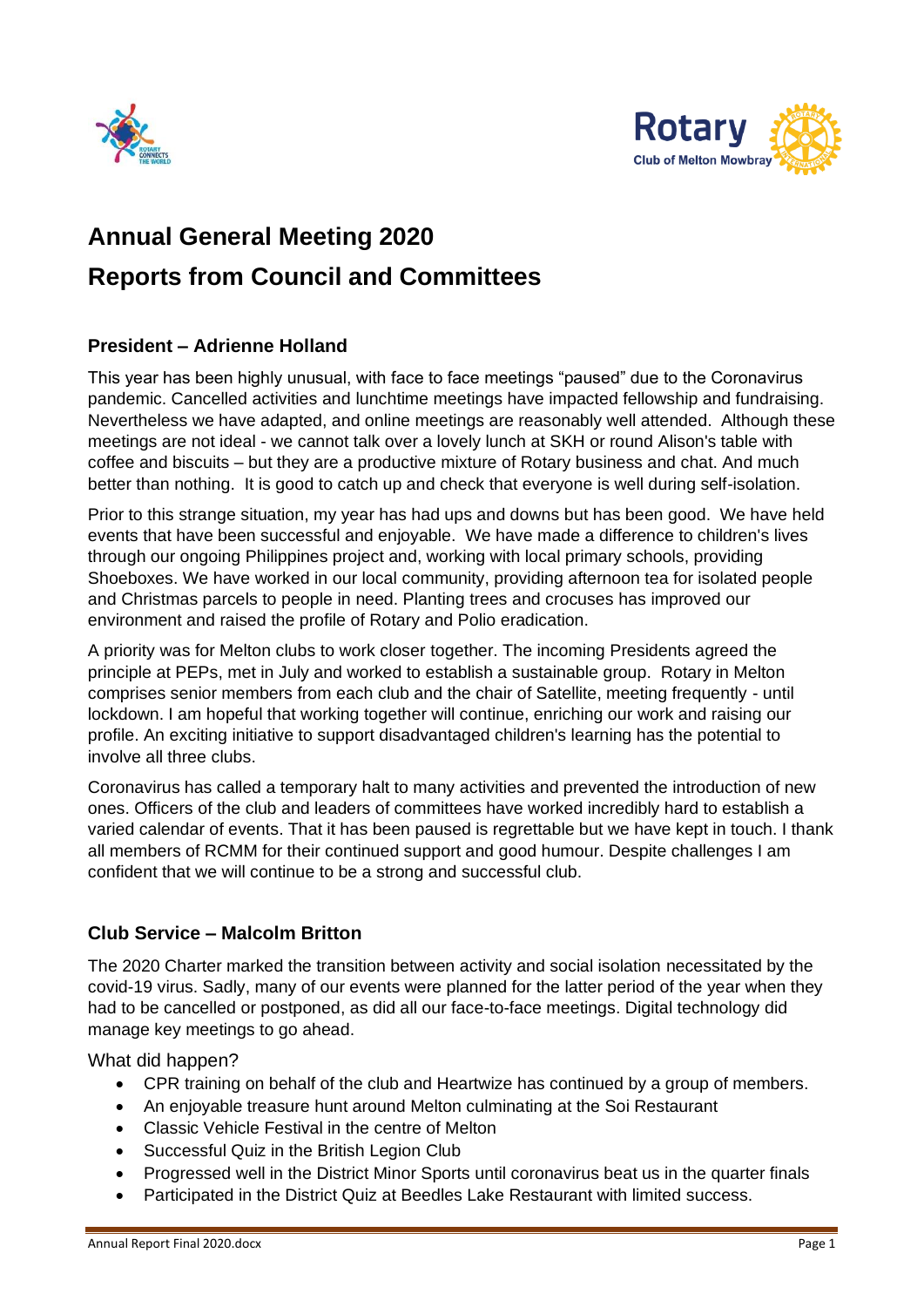- A much-enjoyed safari lunch
- Rotary in Melton planting crocus corms on station approach as part of End Polio Now campaign with St Mary's Church spectacularly floodlit in purple.
- Tree planting in the Play Close
- Involved in St Mary's Church for Christmas Tree Festival.
- Christmas parcels organized for those in need.
- The Santa Fun Run, adversely affected by competition from similar events locally, but enjoyed by those who took part.
- Tried out a Christmas Carol Service at Brooksby Church
- Another much enjoyed Christmas Party with excellent food, fellowship and inspirational limericks.
- Burns Night once again organized by Ben and Bob and a highlight of the year, much enjoyed by members and guests.
- Our 92nd Charter was a great success with excellent food, a beautiful setting and an inspirational speaker, Prof Anu Ojha OBE.

What could have happened had it not been for covid-19?

- An "Evening with Charles Hanson" postponed to 26 March 2021
- Blood pressure testing in Melton
- More CPR training.
- Another in the popular series of quizzes.
- A weekend in Chester
- A Foundation Supper at the Rural Catering Centre.
- The Duck Race

#### **Community and Environmental Service – Gill Kendall**

Community has had another busy and successful year thanks to everyone who supported our activities.

£50 was raised by selling jars of chutney and jam from apples and plums kindly donated by Gill and Helen.

The senior citizens contact tea party was again held at Burton Lazars village hall in October and was very well attended by approximately 40 elderly people and their drivers. They enjoyed a wonderful tea provided by the committee and Ladies in Rotary. It was a lovely event which was enjoyed by everyone.

"Rotary connects the world" was the theme of this year's Christmas tree at the Christmas Tree Festival and a beautiful tree was decorated with new decorations based on this year's theme. It was a great advert for the club.

Kate made a Christmas cake which we raffled at our Christmas Party and pupils at Great Dalby School made a delightful card for us all to sign.

This year the Lions Club decided not to participate in the Christmas food collection so we went ahead on our own. This necessitated a lot of work and planning with social workers from Leicestershire County Council and Melton Borough Council as well as Sainsbury's. It was a huge success and we handed over 106 bags of Christmas food which was then distributed to needy families. Thank you to all who helped and to Belvoir Club who joined in with the collection and the bagging up.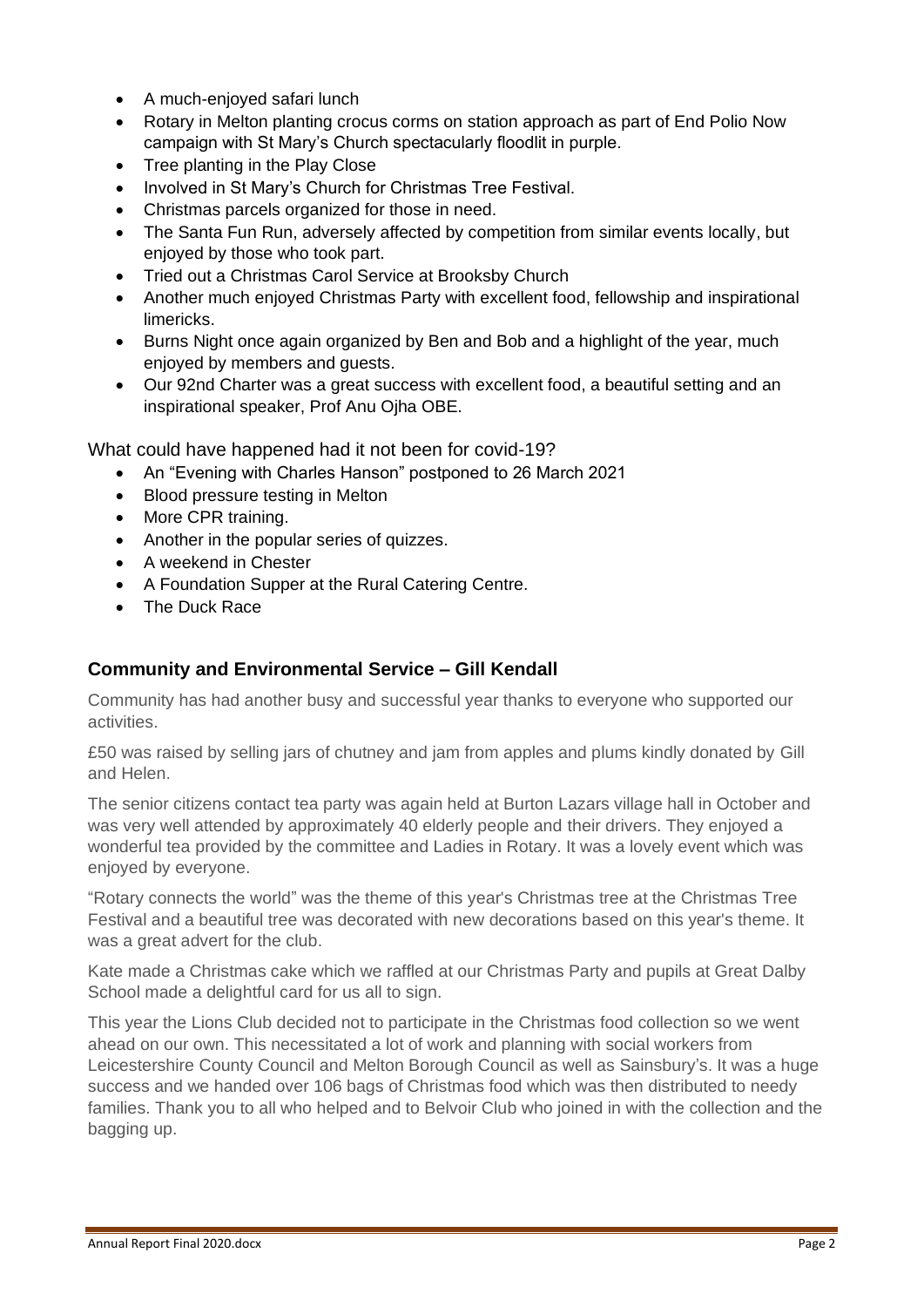#### **International Service – John Redwood**

- The committee have continued their collection of spectacles, cartridges, and foreign currency. Two boxes of cartridges has been sent, money received £95.00.
- The foreign currency was taken to the District Meeting in July. Proceeds from the sale of currency, will go towards polio eradication.
- The Philippines Project is still ongoing. Estimates and plans for the toilet block have been received and the block completed.
- Two fund raisers were run for the above project. A Fashion Show at Asfordby Parish Hall by Colours, and the second a concert in the autumn at St Marys Church. These plus other funds raised and a grant, covered the cost.
- Further fund-raising projects by way of a Safari Lunch and a Quiz Night added to the funds that were used for a Shelter Box to assist with the aftermath of Hurricane Dorian
- An interim contribution of £1000 was contributed towards the eradication of Polio.

#### **Youth Service – Alan Odom**

The Youth committee has not, for various reasons, met as often as normal since July. However, the two clubs who form the joint committee have managed to create learning opportunities for the young people of Melton and its surrounding villages.

"Melton Stars" is based on the primary schools. Staff nominate a child who has shown exceptional community spirit. Rotarians who have been fortunate enough to attend the award assemblies have reported on the joy and pride of the chosen children, their families and teachers.

Young Chef showed that we have some very creative and able cooks in our area - which bodes well for wonderful local eating places in the future!

Judges of the Young Designer competition were awestruck by the talent and inventiveness of the students. They have such potential and it is a privilege to be involved - even on the periphery!

We are constantly impressed by the quality of assurance and oratory displayed by our Youth Speaks teams, who did well at District level. There are discussions about changes in the format of Youth Speaks so watch this space…..

Some competitions have inevitably been affected by the Coronavirus restrictions. The committee will reconvene as soon as possible to provide encouragement, support and incentives to students and their schools to develop good community spirit and creativity.

### **The Rotary Foundation – Alison Blythe**

During the first half of this Rotary year, we successfully finalised the District Grant Reporting for Leicestershire Life Education project, and the building of Toilets & Washstands at Guadelupe Heights School, Tacloban. Alison visited Tacloban in January for the official handover and was given documentation for two new projects: replacing the roof of two classrooms in Sagkahan Secondary School damaged by the typhoon on 24 December 2019, and upgrading the facility to be the centre for arts and music in the area and secondly the construction of toilets and washstand at the adjoining village to Guadalupe similar to those already completed.

Fund raising for the End Polio Now campaign was in full swing until curtailed by the current coronavirus pandemic. Public buildings in Melton Mowbray were lit in purple for Polio Day in October 2019 followed by the Rotary Clubs joining together to plant crocus bulbs on the Station Approach in the Autumn. They made a good show this Spring and will continue to do so for many years to come.